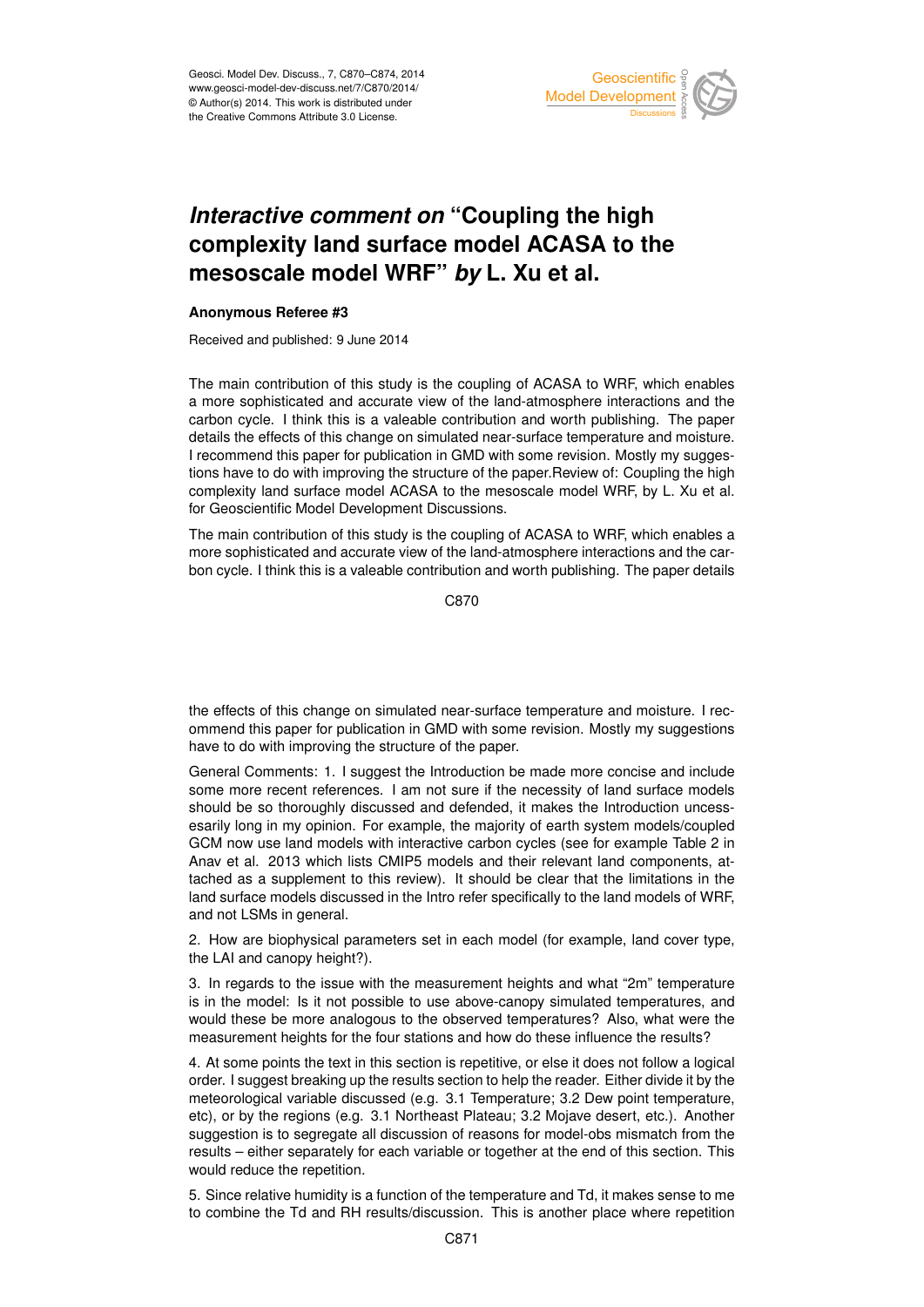could be reduced.

Specific comments Page 2834, Lines 13-16: It is not clear to me how the study addressed objective 1, since model parameters are barely covered in this paper.

Pg. 2834, Lines 1-2: "The mass-based terrain following coordinate in WRF improves the surface processes." This sentence is vague, which surface processes are improved with the terrain-following coordinate?

Page 2840, Line 28: Precipitation is not included in the results/discussion.

Page 2841, Lines 16-22: Figure 4 is not entirely necessary. The reasoning behind only using days with 24 hours of data is well explained and well justified without these sentences and the figure.

Page 2842: For the reader unaccustomed to maps of California, it would be helpful to explain where the Central Valley is – for example by stating that it is seen as the oval region of relatively warm temperatures (if true ...). Otherwise, if Fig. 2 included a topographic map it would probably be more clear where the valley is.

Page 2843 Line 12-14: Related to the above, the meaning of this sentence is not entirely clear if you don't know exactly where the Central Valley is. The LAI is highest in the middle of the Central Valley, so ACASA simulates a higher latent heat flux and cooler temperatures than NOAH. Even though NOAH is a big-leaf model, does it scale the fluxes to get canopy level fluxes (i.e. by leaf area index or absorbed PAR)? And are the LAIs the same for NOAH and ACASA?

Page 2843, Lines 27-29: How are LAI values in ACASA determined?

Page 2844, Line 24 – Page 2845, Line 2: What is the height of the lowest sigma layer? Also can it be shown that the turbulent mixing is lower in ACASA or is this just conjecture? Do the two models have similar night-time sensible heat fluxes?

Page 2845, Line 24-25: Is this a typo, it seems visible in Fig. 6 that the diurnal range

C872

is smaller in WRF-ACASA.

Page 2845, Line 29: I do not see a warm bias in NOAH during these times at the MC site.

Page 2848: I am not sure what Table 2/Figure 9 add. Through the rest of the paper, there are 4 basins discussed and now there are 13 – how do these relate? It seems this figure just confirms the previous analysis. If it's retained, the authors should show the equation used for the Degree of Agreement statistic. Also, in Fig. 9 the convention used in the other figures of red for WRF-NOAH and blue for WRF-ACASA is reversed.

Page 2850, Line 5: The choice of land surface model clearly does affect the simulation (as is shown in Fig. 10-11), but maybe not the overall basin-wide biases.

Page 2850, Line 8: What is meant by "This" at the beginning of the sentence? Do you mean the poor model performance in both NOAH and ACASA? It is a little unclear since the previous sentence addresses atmospheric processes, but this sentence refers to surface properties. Also the following sentence is hard to understand as its written.

Figure/Table Comments: 1. Fig. 2: Replace the numbers in Fig. 2a with labels for each vegetation type.

2. Figures 6 and 10 would be easier to interpret as difference plots (ie: Show the Model-Observations for each model). Or, plot the daily averages in Figures 6 and 10 since the diurnal cycle is examined in Figures 7 and 11.

3. It would be useful for the four basins to be shown in Fig. 2 or 3.

4. Fig. 3: Show the 4 stations used in the analysis in a different color/symbol.

5. Table 1: Remove the column for "Vegetation" since these numbers have little meaning to non-ACASA users.

Technical comments: Page 2850, Line 13: Typo ("pervious") Page 2849, Line 28: Remove the first part of this sentence ("Figure 12 shows ... surface temperature,").